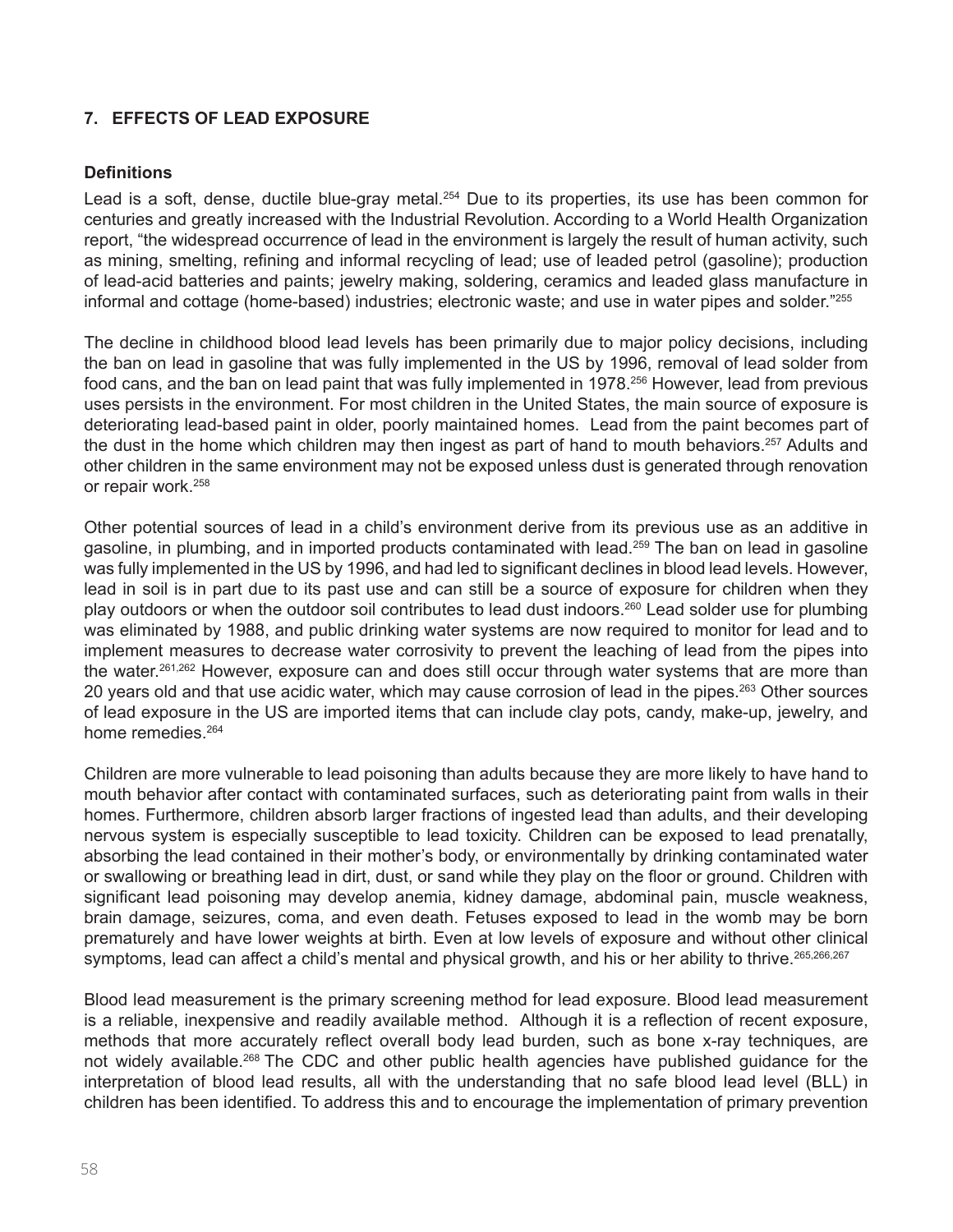interventions (i.e. preventing exposures before they occur), the CDC moved from using the term "level of concern" which was defined as BLLs ≥10 µg/dL in 1991 to use of the term "reference level" defined as 5 µg/dL in 2012. The reference level of 5 µg/dL is used to identify children with blood lead levels that are significantly higher than most children's levels. This new level is based on the U.S. population of children aged 1 to 5 years who are in the highest 2.5% of children when tested for lead in their blood.<sup>269</sup>

# **Prevalence**

Based on national 2007 to 2010 data analyzed in a CDC report, about 2.6% of children aged 1 to 5 years have blood lead levels at or above the reference value of 5 µg/dL, which is an estimated 535,000 children*.* According to CDC data, black children had significantly higher mean Blood Lead Levels than white or Mexican American children. Mean blood lead levels were also higher in children enrolled in Medicaid, compared to those with private insurance. The CDC report concludes that the differences in the mean blood lead levels across the different race, ethnicity and income groups arise from differences in housing quality, environmental conditions, nutrition, and other factors. $270$ 

Data at the local level show considerably higher prevalence rates for some vulnerable communities. In Detroit in 2012, 8.5% of children under 6 years old who were tested had high blood lead levels (>= 5ug/ dL).<sup>271</sup> In Providence, Rhode Island, a study on children attending public kindergarten where more than 90% of students qualified for the federal free or reduced-price school lunch program, 69% had at least 1 previously reported BLL that was high  $(>= 5\mu q/dL).$ <sup>272</sup>

Lead-based paint hazards are the primary source of childhood exposure to lead in the US.<sup>273</sup> Of an estimated 16.8 million homes with children under the age of 6, 3.6 million homes (21%) have lead-based paint hazards, based on 2005-2006 data. In 5.8 million households earning less than \$30,000 per year with children under age 6, 1.1 million (20%) have lead-based paint hazards. <sup>274</sup>

The situation in the city of Flint, Michigan has brought water-borne lead exposure back to public attention, after a 2014 change in the city water system dramatically increased the levels of lead in drinking water. The number of children with elevated blood lead levels increased from 2.6% to 4.9% for the entire city of Flint and from 4.0% to 10.6% in the most affected area, compared to a non-significant increase from 0.7% to 1.2% outside the city in the same time period. 275

# **Unmet need for services**

The critical 'intervention' for lead poisoning is actually primary prevention—preventing it from happening in the first place through mitigation or elimination of environmental. Blood lead screening provides critical information that can be used to guide interventions for individual patients, and provides critical data to guide population level primary prevention efforts. Children who have been exposed to lead often have other challenges to learning and behavior, and lead poisoning may only be one of the factors influencing those outcomes. If those others factors can be modified, and special effort made to enrich the intellectual development of the child, the detrimental effects can potentially be overcome.<sup>276</sup>

The duration and effects of lead poisoning when children are exposed can be minimized through screening, early identification, and removal of the source of exposure. The Bright Futures guidelines, adopted by the American Academy of Pediatrics (AAP) in 1998 and endorsed by the Health Resources and Services Administration (HRSA), recommend that a clinical risk assessment for lead exposure be performed for infants (at ages 6 and 9 months and annually from the ages of 1 to 6 years), with blood lead testing to follow if positive. The Bright Futures guidelines also recommend that children who receive services from public assistance programs (e.g. Medicaid) or live in a high-risk area should be screened at 12 and 24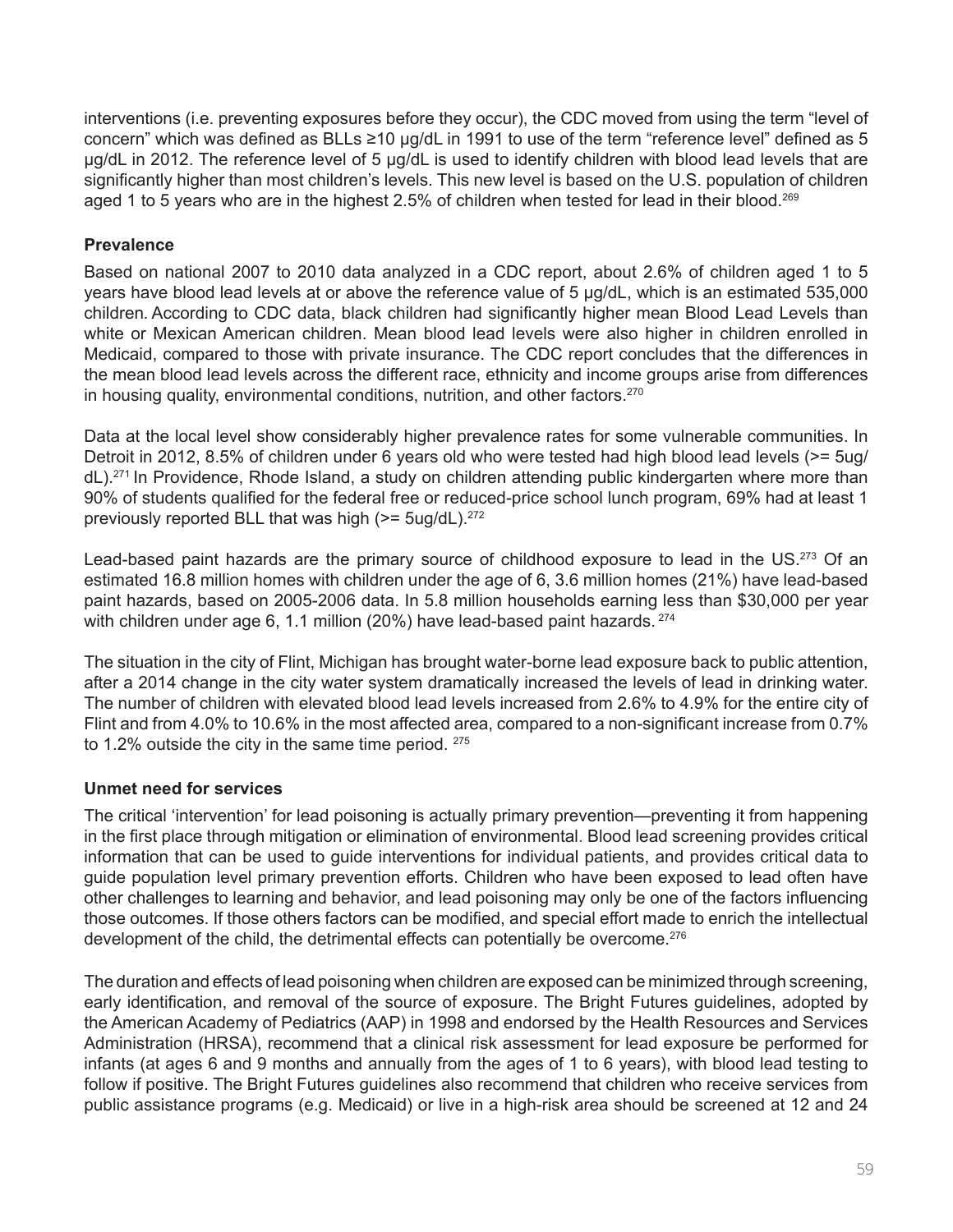months. The AAP, in its policy statement on lead exposure in children, recommends that pediatricians measure blood lead concentrations in Medicaid-eligible children in accordance with state Medicaid regulations, apply guidance from city or state health department about screening children not eligible for Medicaid, and if there is none, consider screening all children.<sup>277</sup> Because lead risk varies across the United States, CDC lead screening recommendations request state and local health departments to use local data on lead risks as the basis for developing lead screening recommendations for health-care providers that target children at risk in their areas, focusing on children aged 1 to 2 years.278 In 2012, the Centers for Medicare and Medicaid Services revised its policy on screening Medicaid eligible children for lead poisoning to align with the CDC recommendation of adopting targeted screening in states that have sufficient data to demonstrate that universal screening is not the most effective method of identifying exposure to lead. CDC and CMS have developed criteria and guidance that States should consider when requesting to shift to a targeted screening plan for individuals covered by Medicaid. CDC and CMS will review the information provided to determine if it is sufficient to support the State's request.<sup>279</sup>

Despite these recommendations, an analysis conducted by the Centers for Medicare and Medicaid Services indicated that approximately 67% of Medicaid-enrolled children aged 2 years were tested for lead by their second birthday during 2014,<sup>280</sup> potentially missing opportunities to identify and mitigate the risk of permanent neurologic damage and behavioral disorders in hundreds of thousands of young children across the United States.

### **Impact on Learning**

The bulk of the scientific literature indicates that there are persistent and deleterious effects of environmental lead exposures on a variety of outcomes related to the ability to learn, such as decreased IQ, diminished school performance, and behavioral problems. While in 2012 the CDC changed the definition of high blood lead level to lead level at or above 5 μg/dL<sup>281</sup> (lowering the threshold from the previous one of 10 μg/dL),282 the majority of the examined studies on learning-related outcomes were conducted prior to 2012 and therefore describe blood lead levels as below or above the 10 μg/dL. What follows is a summary of findings organized by learning outcome.

#### *Decreased IQ*

Increases in blood lead levels have been shown to be associated with significant decreases in IQ. A systematic review of 26 studies that collects evidence from 1979 to 1994 concludes that the great majority of the studies examined showed an inverse association between lead and IQ, with the overall synthesis of the evidence indicating that a typical doubling of body lead burden (from 10 to 20 micrograms/dl blood lead or from 5 to 10 micrograms/g tooth lead) is associated with a mean deficit in full scale IQ of around 1-2 IQ points.283

In a study on internationally pooled data, the estimated IQ decrements associated with an increase in blood lead from 2.4 to 10 μg/dL, 10 to 20 μg/dL, and 20 to 30 μg/dL were 3.9, 1.9, and 1.1, respectively. The study also concluded that there is evidence of lead-related intellectual deficits among children who had maximal blood lead levels < 7.5 μg/dL, and that indeed there is no evidence of a lower threshold for harmful blood lead levels.<sup>284</sup>

These results are in line with that of a study conducted by the University of Rochester, that found that each increase of 10 μg per deciliter in the lifetime average blood lead concentration was associated with a 4.6-point decrease in IQ, whereas for a subsample of children whose maximal lead concentrations remained below 10 μg, IQ declined by 7.4 points as lifetime average blood lead concentrations increased from 1 to 10 μg per deciliter.<sup>285</sup>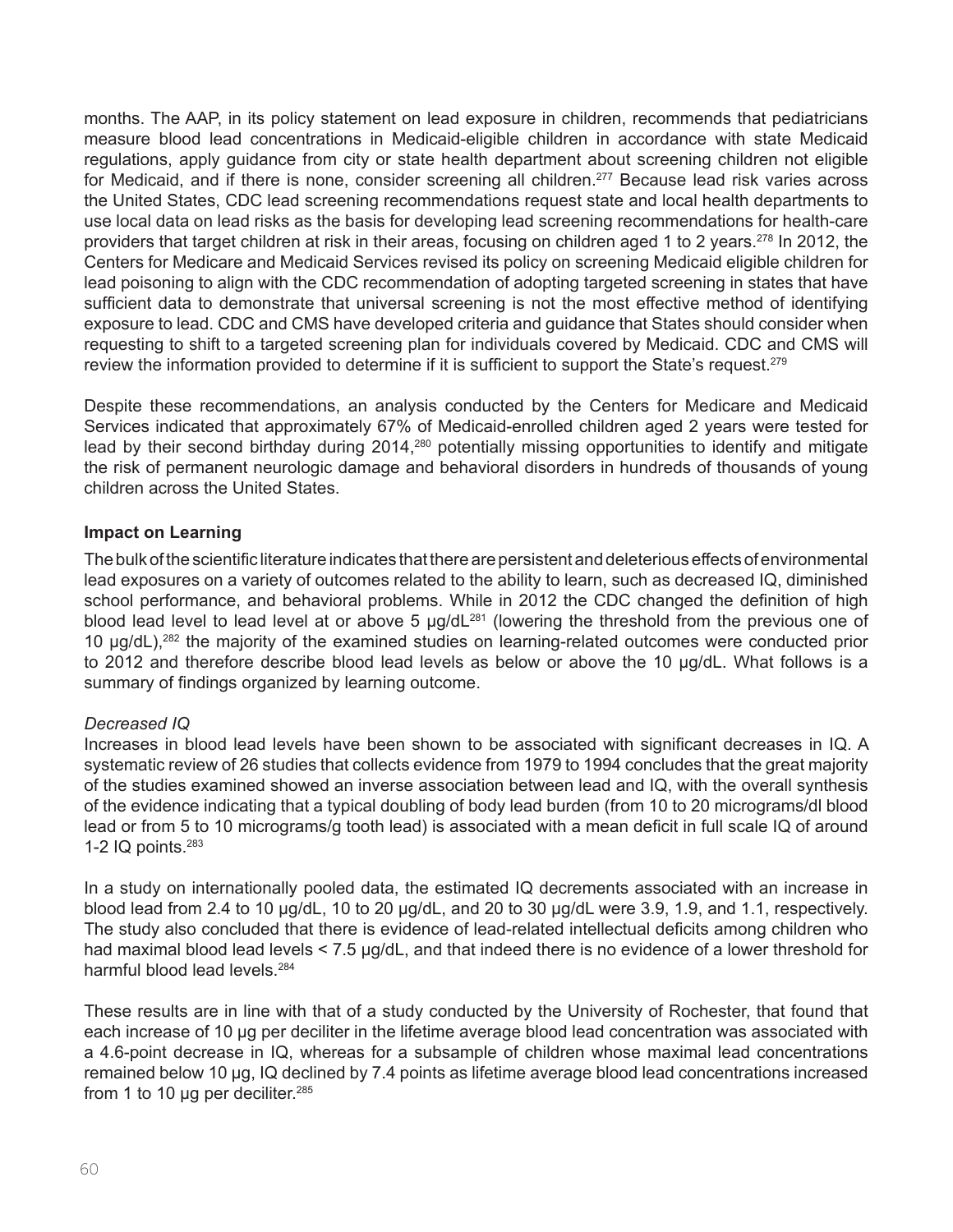In a call for primary prevention of exposure to lead, a CDC report cautions that low level lead exposure can have a significant impact on the distribution of IQ in an entire population, by decreasing the number of children with IQs above 130 and increasing the number of children with IQs below 70.<sup>286</sup>

#### *Diminished School Performance*

Increases in blood lead levels have been consistently found to negatively impact academic performance, and blood lead has been identified as one of the contributors to the achievement gap. A study of a national sample representative of the US population of children of aged 6 to 16 years looked at the impact of blood lead concentrations below 10 μg/dL. The research found, after adjusting for potential confounders, a 0.70 point decrement in math scores and an approximate 1 point decrement in reading scores for every 1 μg/ dL. The analysis showed also a 0.10 decrement in non-verbal reasoning score and a 0.05 point decline in short-term memory score for each 1 µg/dL increase in blood lead concentration. The study also found an inverse relationship for math and reading scores with blood lead concentrations lower than 5.0 μg/dL.<sup>287</sup>

A similar study reported a decline in math scores of -0.50 per unit increase in blood lead for 3rd grade examinations in Chicago public school children, after adjusting for relevant confounders. Furthermore, the study found that there was a 32% increased risk in both reading and math failure associated with each 5 μg/dL increase in blood lead concentration. The study also found that 13% of reading failure and 14.8% of math failure can be attributed to exposure to blood lead concentrations of 5 to 9 μg/dL vs. 0-4 μg/dL.288

A statewide study of North Carolina public school children found that lead exposure is associated with lower performance on reading End Of Grade (EOG) test scores in a clear dose-response pattern at all blood lead levels, with the effects increasingly more pronounced for children with the lowest academic attainment.289 A similar study conducted in Connecticut uncovered that blood lead levels as low as 3-4 μg/dL are negatively associated with third, fourth, and fifth grade reading scores, and blood lead levels as low as 4-5 µg/dL are negatively associated with math scores.<sup>290</sup>

Reading scores are affected by blood lead levels as early as in kindergarten. In a study of children attending public kindergarten in Providence (RI), compared with children with blood lead levels < 5 μg/dL, there were 21% and 56% more children failing to achieve the national benchmark for reading readiness with blood lead levels of 5 to 9 and >10 µg/dL respectively. Furthermore, on average, reading readiness scores decreased by 4.5 and 10.0 points for children with blood lead levels of 5 to 9 and 10 mg/dL, respectively, compared with children of blood lead levels below 5 μg/dL.<sup>291</sup>

A similar study in North Carolina found that, after adjusting for potential confounders, going as low as 2 μg/dL, every 1 μg/dL increase in blood lead reduces the likelihood of children being placed in advanced and intellectually gifted programs. Also, blood lead levels as low as 4 μg/dL increase the likelihood that a child will be designated to the category for children with learning and behavioral issues. Furthermore, blood lead levels as low as 8 μg/dL significantly increase the likelihood that a child will be designated to the exceptionality category group containing students with visual, hearing, or speech impairments, physical or health handicaps, autism, or trainable or severe mental handicaps.<sup>292</sup>

# *Speech and language deficits*

Lead exposure is also associated with speech and language deficits. A study of 11 to 14 year olds found that higher bone lead concentrations were associated with poorer performance on certain language measures. Another study on the influence of childhood lead exposure on language processing in a group of young adults found that higher childhood blood lead levels were significantly associated with reduced activity in a region of the brain known for speech production. Some studies have also found an